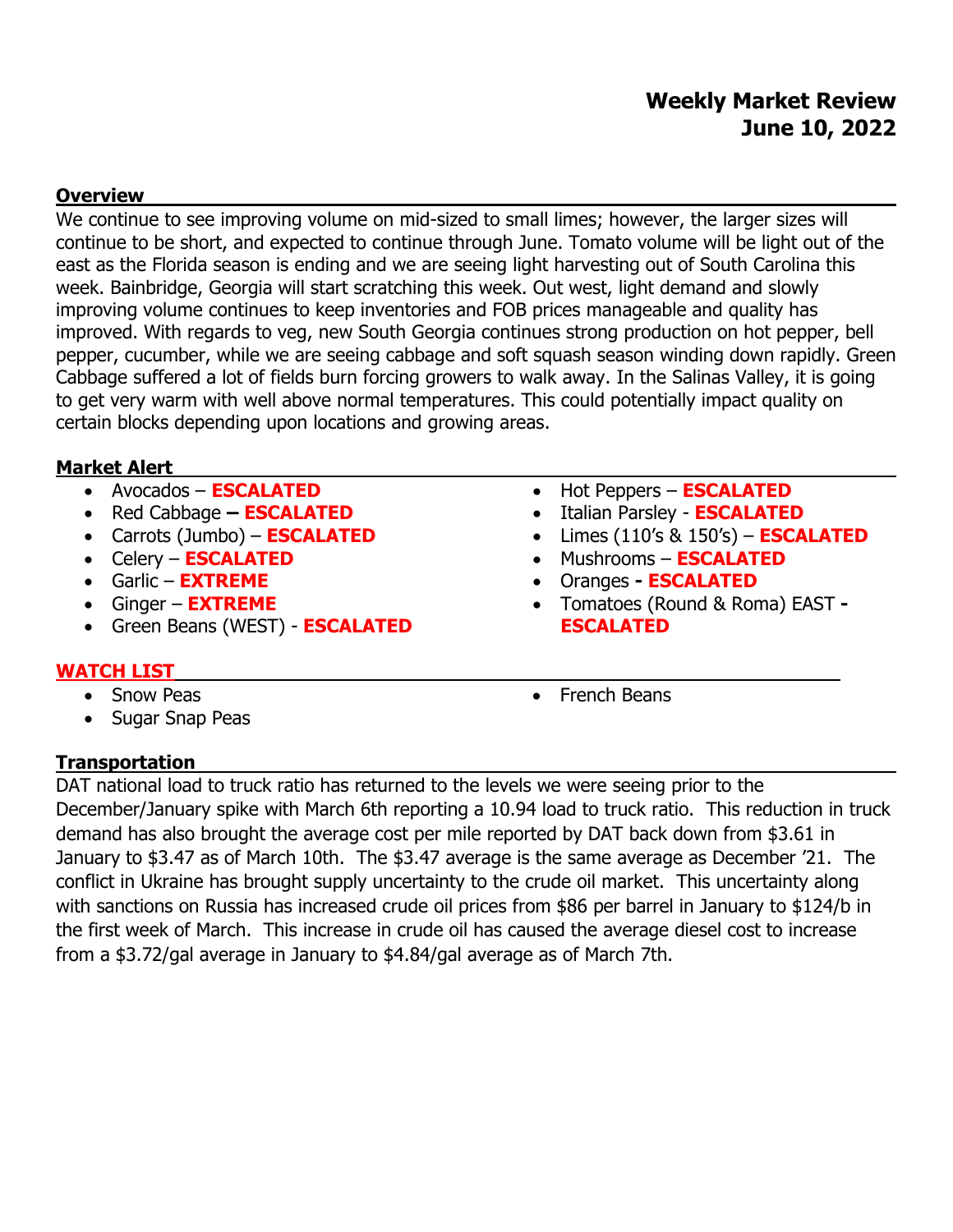| <u>Weather</u>                    |                       |                       |                               |                       |                                                                      |                       |                       |
|-----------------------------------|-----------------------|-----------------------|-------------------------------|-----------------------|----------------------------------------------------------------------|-----------------------|-----------------------|
| <b>OXNARD, CA:</b>                |                       |                       |                               |                       |                                                                      |                       |                       |
| Thu 6/9                           | Fri 6/10              | Sat 6/11              | Sun 6/12                      | Mon 6/13              | Tue 6/14                                                             | Wed 6/15              | Thu 6/16              |
| 69°   61°F                        | 72°   61°F            | 70°   61°F            | 71°   61°F                    | 70°   58°F            | 73°   61°F                                                           | 78°   63°F            | 75°   61°F            |
|                                   |                       |                       |                               |                       |                                                                      |                       |                       |
|                                   |                       |                       |                               |                       |                                                                      |                       |                       |
| AM Clouds/PM                      | <b>Mostly Sunny</b>   | <b>Mostly Sunny</b>   | Sunny                         | Sunny                 | Sunny                                                                | Sunny                 | Sunny                 |
| Sun                               |                       |                       |                               |                       |                                                                      |                       |                       |
| <b>QUINCY, FL</b>                 |                       |                       |                               |                       |                                                                      |                       |                       |
| Thu 6/9                           | Fri 6/10              | Sat 6/11              | Sun 6/12                      | Mon 6/13              | Tue 6/14                                                             | Wed 6/15              | Thu 6/16              |
| 91°   71°F                        | 91°   71°F            | 87°   72°F            | 88°   72°F                    | 91°   72°F            | 92°   72°F                                                           | 95°   71°F            | 95°   71°F            |
|                                   |                       |                       |                               |                       |                                                                      |                       |                       |
|                                   |                       |                       |                               |                       |                                                                      |                       |                       |
| РM                                | Partly Cloudy         | Scattered             | Thunderstorms                 | Isolated              | Partly Cloudy                                                        | Partly Cloudy         | Partly Cloudy         |
| Thunderstorms                     |                       | Thunderstorms         |                               | Thunderstorms         |                                                                      |                       |                       |
| <b>MOULTRIE, GA</b>               |                       |                       |                               |                       |                                                                      |                       |                       |
| Thu 6/9                           | Fri 6/10              | Sat 6/11              | Sun 6/12                      | Mon 6/13              | Tue 6/14                                                             | Wed 6/15              | Thu 6/16              |
| 90°   71°F                        | 93°   71°F            | 89°   71°F            | 88°   73°F                    | 92°   73°F            | 93°   74°F                                                           | 95°   73°F            | 94°   73°F            |
|                                   |                       |                       |                               |                       |                                                                      |                       |                       |
|                                   |                       |                       |                               |                       |                                                                      |                       |                       |
| РM                                | Partly Cloudy         | Scattered             | Scattered                     | Partly Cloudy         | Partly Cloudy                                                        | Partly Cloudy         | <b>PM</b>             |
| Thunderstorms                     |                       |                       | Thunderstorms Thunderstorms   |                       |                                                                      |                       | Thunderstorms         |
| <b>JALISCO, MX:</b>               |                       |                       |                               |                       |                                                                      |                       |                       |
| Thu 6/9                           | Fri 6/10              | Sat 6/11              | Sun 6/12                      | Mon 6/13              | Tue 6/14                                                             | Wed 6/15              | Thu 6/16              |
| 81°   65°F                        | 84°   64°F            | 84°   63°F            | 83°   63°F                    | 82°   63°F            | 82°   64°F                                                           | 82°   64°F            | 82°   64°F            |
|                                   |                       |                       |                               |                       |                                                                      |                       |                       |
|                                   |                       |                       |                               |                       |                                                                      |                       |                       |
|                                   |                       |                       |                               |                       |                                                                      |                       |                       |
| Cloudy                            | PM<br>Thunderstorms   | <b>Partly Cloudy</b>  | PM                            | Isolated              | <b>PM</b><br>Thunderstorms Thunderstorms Thunderstorms Thunderstorms | <b>PM</b>             | Thunderstorms         |
|                                   |                       |                       |                               |                       |                                                                      |                       |                       |
| <b>COACHELLA, CA:</b>             |                       |                       |                               |                       |                                                                      |                       |                       |
|                                   | Thu 6/9    Fri 6/10   | Sat 6/11              | Sun 6/12                      | Mon 6/13              | Tue 6/14                                                             | Wed 6/15              | Thu 6/16              |
| 108°   76°F                       | 112°   83°F           | 115°   79°F           | 112°   74°F                   | 105°   72°F           | 107°   74°F                                                          | 109°   77°F           | 111°   78°F           |
|                                   |                       |                       |                               |                       |                                                                      |                       |                       |
|                                   |                       |                       |                               |                       |                                                                      |                       |                       |
| Sunny                             | Sunny                 | Sunny                 | Sunny                         | Sunny                 | Sunny                                                                | Sunny                 | Sunny                 |
| i i wild<br><b>SALINAS, CA</b>    | $=$ $-$               | $\sim$ $\sim$         | $ -$                          | $  -$                 | $=$ $\sim$                                                           | $\sim$ $\sim$         | $=$ $-$               |
| Thu 6/9                           | Fri 6/10              | Sat 6/11              | Sun 6/12                      | Mon 6/13              | Tue 6/14                                                             | Wed 6/15              | Thu 6/16              |
| 76°   57°F                        | 84°   58°F            | 81°   59°F            | 72°   52°F                    | 70°   50°F            | 75°   55°F                                                           | 80°   57°F            | 75°   52°F            |
|                                   |                       |                       |                               |                       |                                                                      |                       |                       |
|                                   |                       |                       |                               |                       |                                                                      |                       |                       |
|                                   |                       |                       |                               |                       |                                                                      |                       |                       |
|                                   |                       |                       |                               |                       |                                                                      |                       |                       |
| Partly Cloudy<br>$\circ$ 0 irg PM | Sunny<br>$\circ$ 0 in | Sunny<br>$\circ$ 0 in | Partly Cloudy<br>$\circ$ 0 in | Sunny<br>$\circ$ 0 in | Sunny<br>$\circ$ 0 in                                                | Sunny<br>$\circ$ 0 in | Sunny<br>$\circ$ 0 in |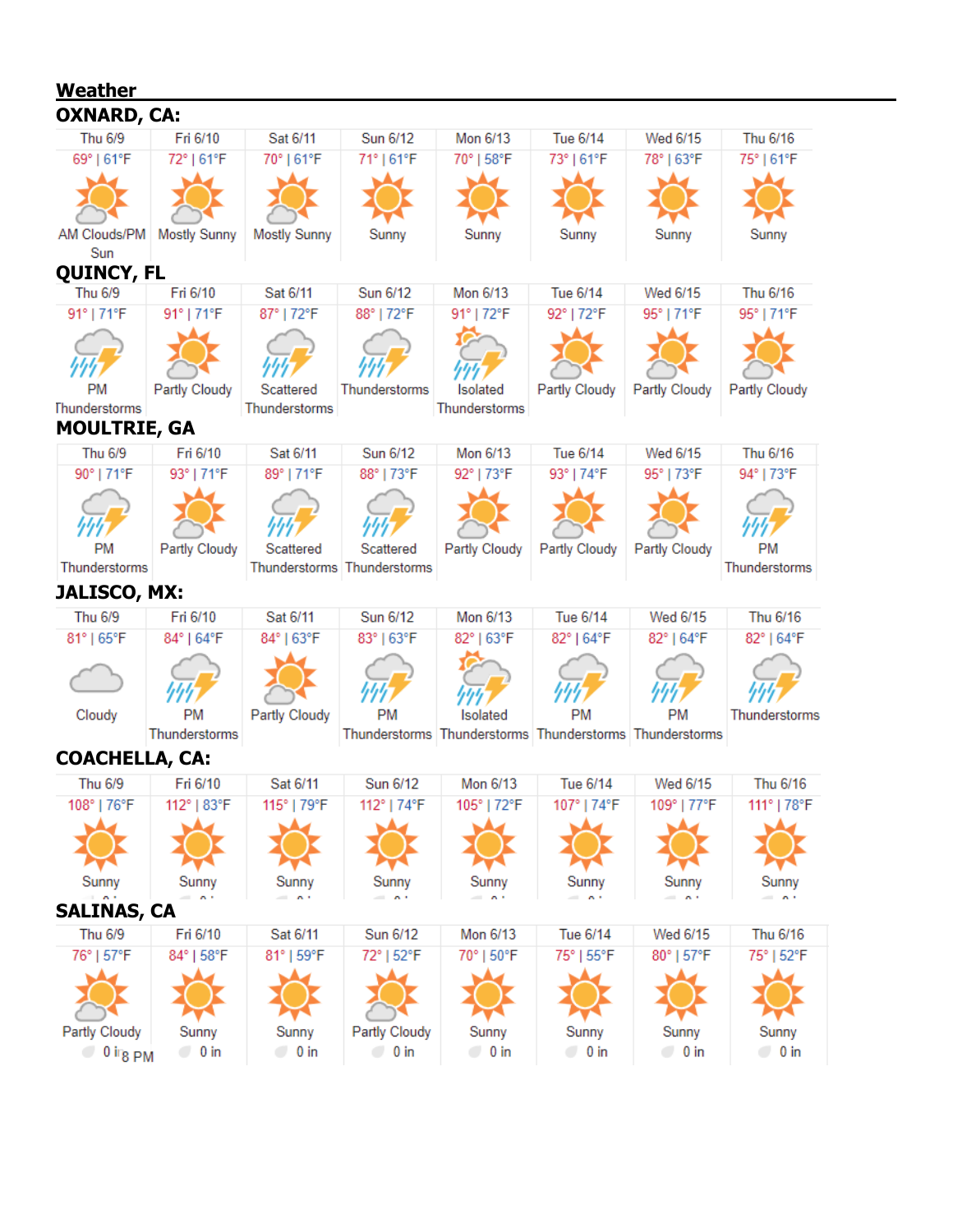| <b>Good Buys</b> |                            |                                                       |  |  |  |  |
|------------------|----------------------------|-------------------------------------------------------|--|--|--|--|
| <b>Commodity</b> | <b>Market Update</b>       | <b>Expert Tip</b>                                     |  |  |  |  |
| Mini Seedless    | Excellent supply available | Watermelon and fennel are the PERFECT pairing! The    |  |  |  |  |
| Watermelon       | this week out of South     | sweet watermelon and the bitter fennel leave your     |  |  |  |  |
|                  | Georgia and Nogales.       | tongue tingling!! Dice up some watermelon, and        |  |  |  |  |
| Anise /          | Good supply continues with | thinly shave some fennel with a small shallot. Then   |  |  |  |  |
| Fennel           | very good quality          | dress the salad with a mixture of lemon juice, honey, |  |  |  |  |
|                  |                            | Dijon mustard, olive oil and salt. Then top with some |  |  |  |  |
|                  |                            | freshly chopped mint.                                 |  |  |  |  |

## **Fruits & Vegetables**

Avocados: **ESCALATED** Total avocados shipped into the U.S. market last week were just under 42 million pounds; this was almost 16% less volume than the previous week. Decreased supply is fueled by the decrease in available orchards to harvest in Mexico and has caused strong field pricing, with costs slightly up in the fields this past week. Mexico is expected to continue to harvest the late season crop through June and will likely continue to ship under 35 million pounds per week through the month and until the Flora Loca crops are ready to harvest to meet U.S. standards. California is well into the second half of the season and some Southern California growers are winding their season down ahead of some forecasted heat. Strong market pricing driven by Mexico encouraged California growers to harvest small fruit early in the season this year, harvesting more weekly volume than initially projected per week sooner than estimated.

**Bananas:** Steady volume and good quality available. However, we are seeing firm pricing this quarter due to record high fuel prices.

**Pineapples:** Pineapple availability continues to be okay. Trending to size 5 and 6cts and availability on 7cts remains limited.

**Grapes:** Deals are being made on the remaining offshore inventories while we see new crop volume crossing from Mexico.

### **Berries**

**Strawberries**: Overall volume remains steady as growers reach pre-peak volumes. Cooler temperatures have allowed for good plant establishment and production. Sizing and quality remain good and Watsonville and Salinas volumes continue to increase weekly. Santa Maria should reach peak volumes in about three weeks. Volumes will likely remain steady for the next several weeks.

**Blackberries:** Central Mexico is expected to end its season over the next 3-5 days. Oxnard volumes are below anticipated volumes. North Carolina continues to increase and will be in peak volumes by mid-June. Santa Maria and Watsonville will hit peak volumes in late June. Good quality with minor defects observed.

**Raspberries:** Most growing regions in Central Mexico will be ending their season in two weeks. Puebla will begin its season in Central Mexico at the end of June/beginning of July with minimal volume and Oxnard volumes are on the downtrend. However, it should begin to uptrend again in the middle of July and Santa Maria will likely reach its peak by mid to late July. Watsonville and Salinas continue to increase weekly. Overall good quality, appearance, size, and flavor.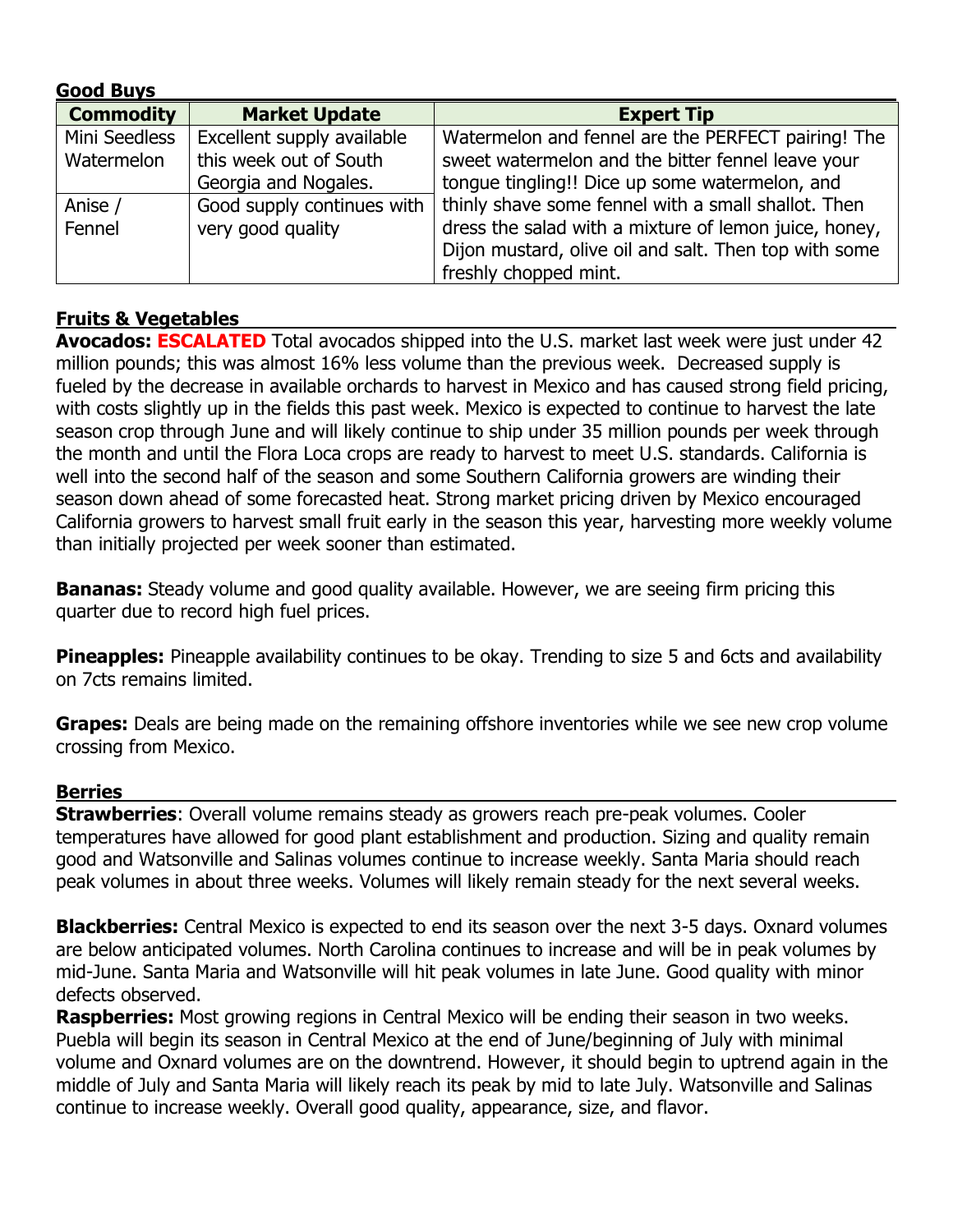**Blueberries:** Mexico remains in a downtrend with its season ending over the next 10-14 days. The San Joaquin Valley will see strong and decreasing volumes for the next few weeks. Baja is past its peak, and volumes will decrease over the next few weeks. Growers continue to see good quality and flavor.

# **California**

#### **Citrus**

**Oranges: ESCALATED** Small oranges remain fairly tight, with market pricing in the low \$20's for choice grade. Few navels remain, but many growers are on to Valencias. Size structure peaking 56/72, with about 75% being fancy grade.

**Lemons:** Are in full swing, quality has been good. Best buys are on 95-140F/Ch. Argentine lemons will be arriving by next week on the east and west coasts.

**Limes: ESCALATED (150 counts and larger)** Volume will continue improving on small limes; however, the crop is simply not sizing up at this point. Growers are optimistic we should see a muchimproved size distribution by the middle of June. With this update we expect larger sized fruit to be an issue and ask to be flexible on sizes until we see improvement on volume on large sized fruit.

**Grapefruit:** Ruby grapefruit now available. Size is peaking on 32s and larger fancy and all small sizes 36s and smaller are tight. Texas is expected to start very late.

**Imports/Specialties:** Blood oranges are available in good supply. Imported clementines will be available soon.

#### **West Coast Lettuce**

**Butter Lettuce:** Steady volume with overall very good quality and the market remains active at steady prices.

**Green Leaf:** Production in Salinas is steady with very good quality and markets are stable with overall good demand.

**Red Leaf:** Production in Salinas is steady with very good quality. Market is stable with overall good demand.

**Romaine and Romaine Hearts:** Quality is very good with overall very good demand on romaine and romaine hearts. The market on romaine 24ct is steady, and romaine hearts remain very active.

**Iceberg Lettuce:** Weather has been ideal for growing so we are seeing good supplies and good quality. Market is steady although overall demand remains very good.

### **Eastern and Western Vegetables**

**Green Bell Pepper: ESCALATED (West Coast)** We are seeing a split in the market this week with a major flush of fruit available out of South Georgia putting downward pressure on prices and promotions available and quality is outstanding. In the west, Mexico is mostly done for the spring deal and hoping to see a few crossings form Central Mexico pick up out of McAllen over the next 10 days. Coachella volume remains very light and should be wrapping up as we transition to Bakersfield. Markets in the west are quite active but should subside a bit once Bakersfield ramp up.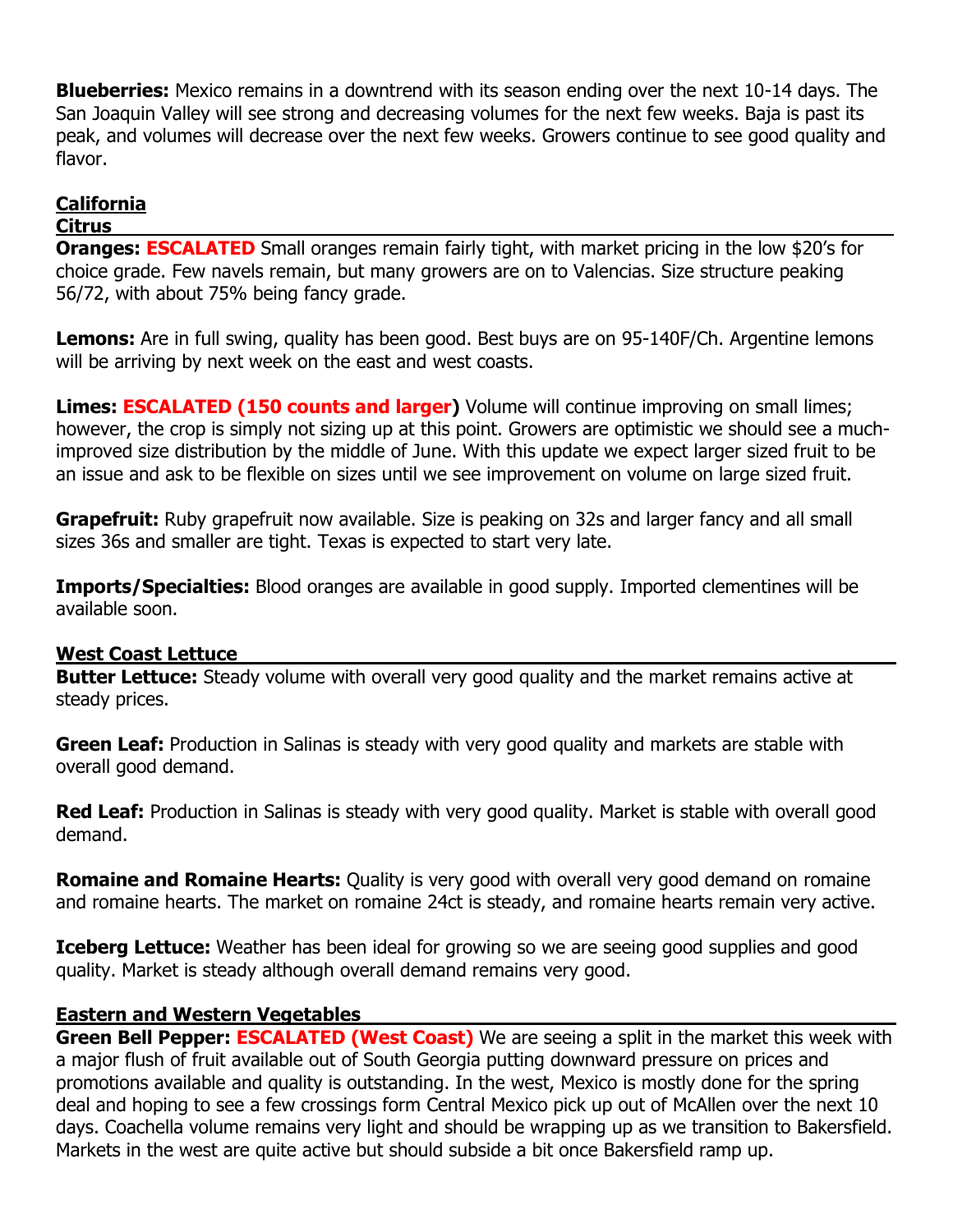**Red Bell Pepper:** Good Supply and quality available

**Yellow Bell Pepper:** Good supply and quality available

**Mini Sweet Pepper:** Good supply and quality available

**Mixed Chili Pepper: ESCALATED** Volume has transitioned to South Georgia on all varieties and volume will ramp up this week. Cubanelles and Jalapenos are the best value while long hots, poblano and Hungarian are scratching. In McAllen and Nogales, prices remain firm this week but much improved availability on Anaheim, jalapeno, serrano, and poblano. Jalapenos and tomatillos are firm but should improve as volume ramps up out of Baja.

**Eggplant:** Good volume available out of South Georgia with good volume and quality on the first picks and Coachella is about 1 week out.

**Slicer Cucumbers:** Good volume available out of South Georgia and quality is outstanding. Volume and quality crossing through McAllen and Nogales was lighter this week and driving FOB prices higher in the west.

**English Cucumbers:** Good quality and supply available out of Mexico and Canada, as well as a few crossings at Otay as well.

**Pickles:** We are seeing stable volume out of South Florida this week as well.

**Green Beans: ESCALATED** Mexico is winding down and Coachella is already wrapped up. Although there are a few stragglers, the heat this week should close the season, and we should see a little bit of availably out of Fresno and the coast this week. In the east, overall quality has been good; Georgia production is better this week. Transition north should start in the next week or two.

**French Beans: WATCH LIST** Mexico supplies are fair overall and limited labor is creating harvest delays, creating short arrivals on orders limiting what is available to fill the supply chain. Guatemala has been receiving rain for about two weeks, mainly on the coast, and the effects from these storms will hamper supply and quality in the coming weeks.

**Zucchini/Yellow Squash:** Excellent supply and quality available out of South Georgia on the front end of the week and will transition to North Carolina sometime next week. California is still about one week out from scratching.

### **Herbs**

Steady supply available as summer temps come on, shelf life and availability on specialty varieties vary. Basil color may be lighter green due to the reduced amount of sunlight.

| <b>HERB</b>  | <b>SUPPLY</b> | <b>QUALITY</b> | <b>COUNTRY OF</b><br><b>ORIGIN</b> |  |
|--------------|---------------|----------------|------------------------------------|--|
| Arugula      | <b>Steady</b> | Steady         | <b>USA</b>                         |  |
| <b>Basil</b> | <b>Steady</b> | <b>Steady</b>  | <b>MEXICO</b>                      |  |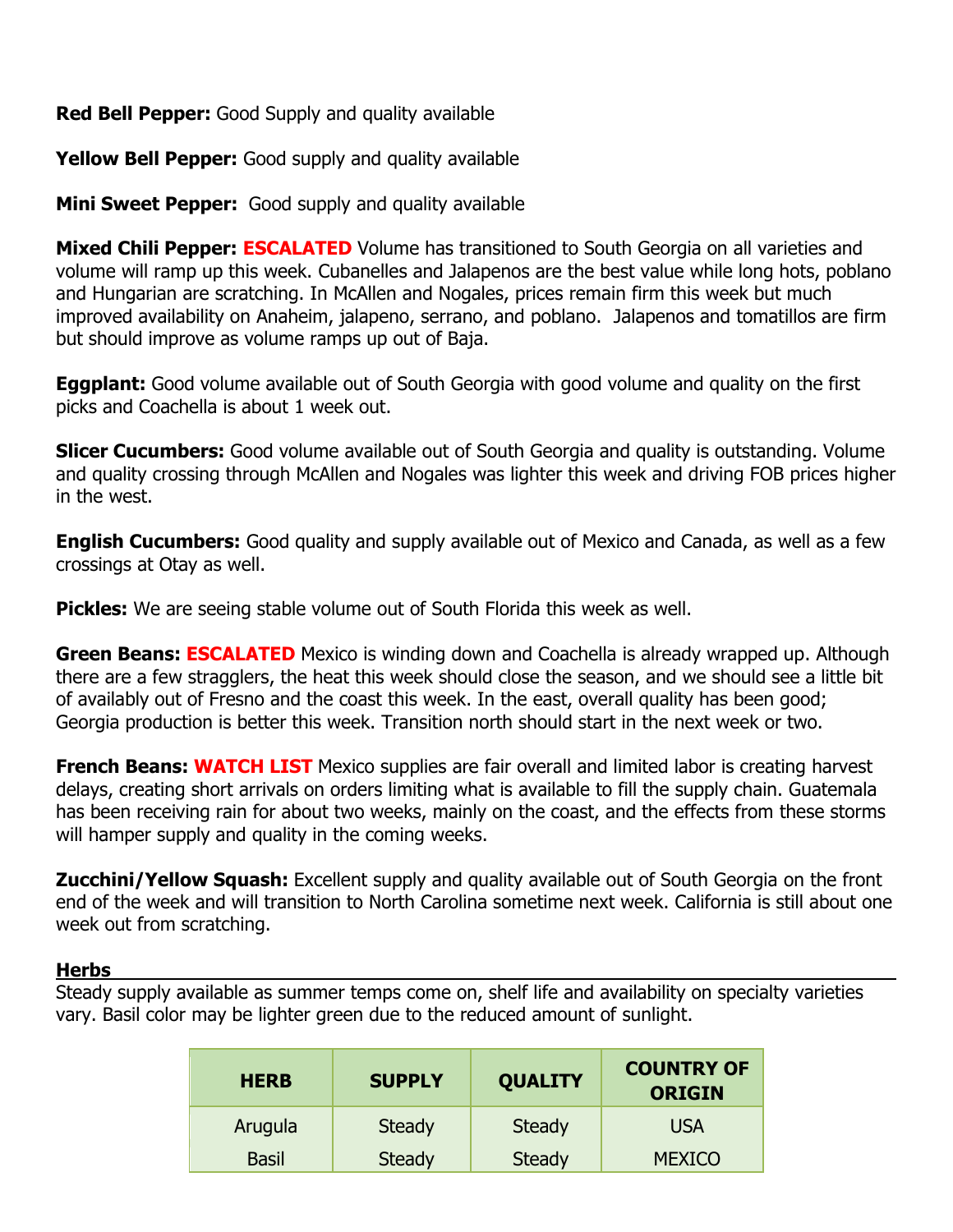| <b>Opal Basil</b>      | <b>Steady</b>       | <b>Steady</b> | <b>USA/MEXICO</b> |
|------------------------|---------------------|---------------|-------------------|
| <b>Thai Basil</b>      | <b>Steady</b>       | <b>Steady</b> | <b>MEXICO</b>     |
| <b>Bay Leaves</b>      | <b>Steady</b>       | <b>Steady</b> | <b>COLOMBIA</b>   |
| <b>Chervil</b>         | <b>Steady</b>       | <b>Steady</b> | <b>USA</b>        |
| <b>Chives</b>          | <b>Steady</b>       | <b>Steady</b> | <b>MEXICO</b>     |
| Cilantro               | <b>Steady</b>       | <b>Steady</b> | <b>USA</b>        |
| Dill                   | <b>Steady</b>       | <b>Steady</b> | <b>USA</b>        |
| Epazote                | <b>Steady</b>       | <b>Steady</b> | <b>MEXICO</b>     |
| Lemongrass             | <b>Steady</b>       | <b>Steady</b> | <b>USA</b>        |
| Marjoram               | <b>Steady</b>       | <b>Steady</b> | <b>MEXICO</b>     |
| Mint                   | <b>Steady</b>       | <b>Steady</b> | <b>USA</b>        |
| Oregano                | Limited             | <b>Steady</b> | <b>MEXICO</b>     |
| <b>Italian Parsley</b> | <b>Steady</b>       | <b>Steady</b> | <b>USA</b>        |
| Rosemary               | <b>Very Limited</b> | <b>Steady</b> | <b>MEXICO</b>     |
| Sage                   | <b>Steady</b>       | <b>Steady</b> | <b>MEXICO</b>     |
| Savory                 | <b>Steady</b>       | <b>Steady</b> | <b>USA</b>        |
| Sorrel                 | <b>Steady</b>       | <b>Steady</b> | <b>USA</b>        |
| Tarragon               | Limited             | <b>Steady</b> | <b>MEXICO</b>     |
| <b>Thyme</b>           | <b>Steady</b>       | <b>Steady</b> | <b>USA</b>        |
| Lavender               | <b>Steady</b>       | <b>Steady</b> | <b>USA</b>        |
| Lemon Thyme            | <b>Steady</b>       | <b>Steady</b> | <b>USA</b>        |
| <b>Lime Leaves</b>     | <b>Steady</b>       | <b>Steady</b> | <b>USA</b>        |
|                        |                     |               |                   |

#### **Melons**

**Mixed Melon Outlook:** Warmer temperatures are being realized in the desert region, with very hot (109-113F) expected by the weekend, which is accelerating some fields to harvest earlier than originally anticipated. We will remain in the desert through the month of June before moving to our California program in the central valley.

**Cantaloupe:** Cantaloupe production has been strong thanks to the heat and typical for the desert region, sizing has been primarily larger fruit 9cts and 9 jumbos with limited availability on 12's and limited 15's, which is normal for the desert season. Current quality reports stating good external color and netting with solid brix ranging from 12-15%.

**Honeydew:** Domestic availability remains very short but ramping up. Sizing is peaking on 5's and larger which is causing our growers to source smaller sizes from Mexico for the short term. Overall quality is very good; we are seeing some scarring but internal is outstanding with brix ranging from 11-13%.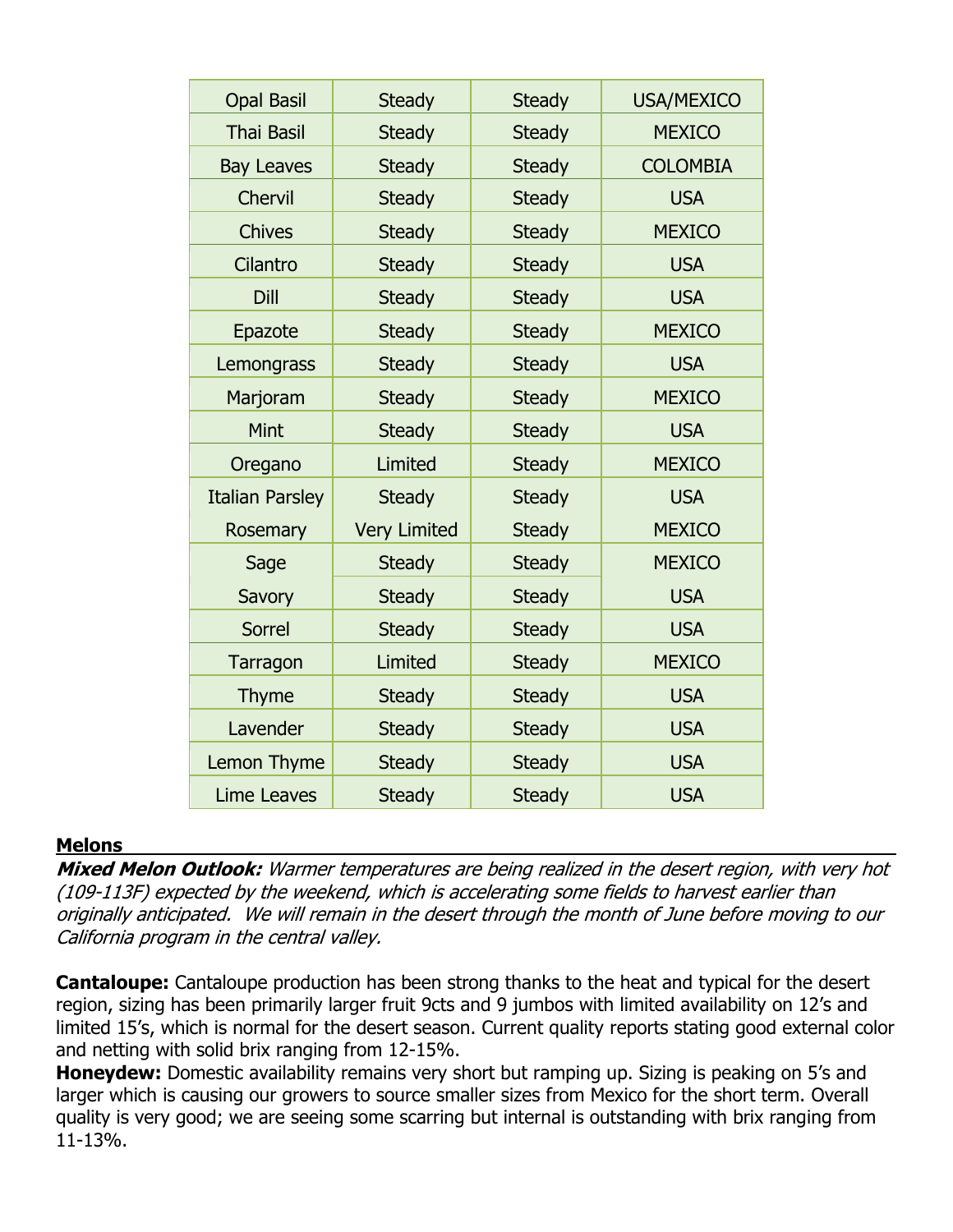**Watermelon:** Good volume available out of Florida/Georgia. Overall quality is very nice and lighter volume this week crossing through McAllen and Nogales on minis and seedless.

**Mini Seedless Watermelon:** Excellent supply available this week out of South Georgia and Nogales.

#### **Mixed Vegetables**

**Artichokes:** Quality is very good with moderate supplies and market is steady.

**Arugula:** Supply and quality are good.

**Asparagus**: Southern Baja production has slowed down due to seasonality and should wrap up in the next week. Guanajuato's production is getting better every day and should be in full swing in the next 7 to 10 days. Peruvian production remains unchanged. Markets are less active this week with the after-Memorial Day slow down, and Mexico/Peru/USA regions in production.

**Broccoli/Broccoli Florets:** Market continues steady with very good quality.

**Brussels Sprouts:** We will continue to see lighter supplies for the coming week with Very-Strong Demand, prices are higher.

**Carrots: ESCALATED** Current demand exceeds predicted supply while lower than average yields caused by cold wet weather has limited availability. Shippers continue to struggle with labor due to COVID and not having enough workers show daily to pack carrots.

**Cauliflower:** Quality is very good, with very good supply.

**Celery: ESCALATED** Pricing remains escalated, although we continue to see a weaker undertone, quality is improving. A few shippers have started in Salinas as we look for volume to increase through the end of June

**Corn:** Good volume and quality available this week out of South Georgia as well as Imperial and Coachella.

**Fennel:** Good supply continues with very good quality

**Garlic: EXTREME** Domestic supply is very tight, and shippers are holding to averages but we expect this volatile market to continue through the summer. Garlic Company is now shipping product of Mexico until new crop garlic gets started in mid-July.

**Ginger: EXTREME** Ginger is very volatile due to very inconsistent supply and market is higher. Supply remains tight for the foreseeable future

**Green Cabbage: ESCALATED** Quality is good; supplies continue to be light. Market is very active

**Green Onions:** Supply is good with very good quality, Market is steady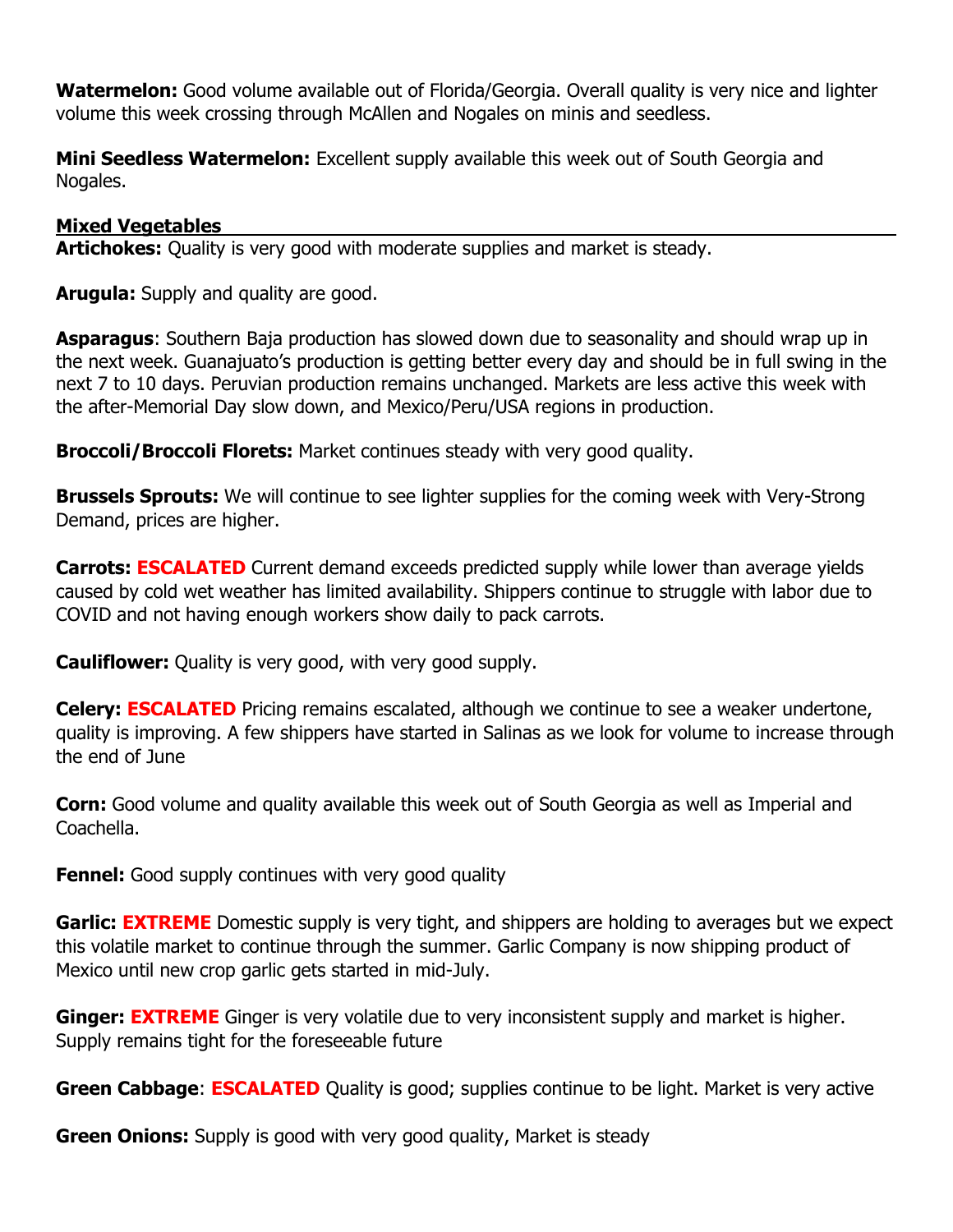**Jicama:** Steady supply available crossing through McAllen.

**Kale (Green):** Supply is steady, quality is very good

**Mushrooms: ESCALATED** Quality is good, although supply is down and markets are higher primarily due to a lack of labor, shortages in component of growing such as peat moss and other inflationary pressure. We expect to see this continue to be a challenge until some of the growing costs can get under control of this particularly labor intensive and cost sensitive item.

**Napa Cabbage**: Quality is good, supply is improving.

**Parsley (Curly, Italian): ESCALATED (Italian)** Quality is good, fair supply on curly parsley with good demand. Very light supply continues on It parsley, market is escalated with much higher pricing.

**Rapini:** Excellent supply this week and next.

**Red Cabbage: ESCALATED** Quality is good, market continues active.

**Snow Peas and Sugar Snaps: WATCH LIST** U.S. product is good on supply and quality. Out of Central America, rain continues to slow down the production of the snow peas, and we have started to see some quality issues on arrival. Sugar snap volume continues to be steady. We should begin to see Peruvian products towards the end of June.

**Spinach (Bunched & Baby):** Supply and quality are good.

**Spring Mix:** Supply and quality are good.

**Sweet Potatoes and Yams:** The market out of North Carolina and Mississippi is beginning to firm up on #1's. We will likely continue to see the market gradually before we get to the new crop in the fall. There are still deals to be had on jumbos and #2's.

### **Onions:**

There are still pockets of Mexican product shipping out of Texas, however, it is primarily on red and white onions only. The Imperial Valley, CA is mostly be finished, except for clean-up loads primarily on red onions. There remain plenty of straight load red deals to keep those cleaned up. The market in the Imperial Valley ended up holding a long stronger than originally anticipated. This is in large part to a decrease in production due to various challenges with both labor as well as the presence of seeder onions. We are beginning to see the San Joaquin valley area begin their shipping season; however, it has been a slow start due to cooler temps and similar labor/production challenges we are seeing all over. They will have all colors and sizes right out of the gate. We are seeing a similar situation in New Mexico thus far as well, but it does appear to be improving. Sizing for most in New Mexico appears to be on the smaller end to start out, and they are expected to have similar production challenges that the Imperial Valley experienced. Many believe onions will get very tight toward the end of June/early July and prices could spike. The big news at the moment is the challenges that the Northwest is experiencing with next season's Fall crop. Not only was acreage already believed to be significantly down, but both cool temps, lack of water, and strong winds are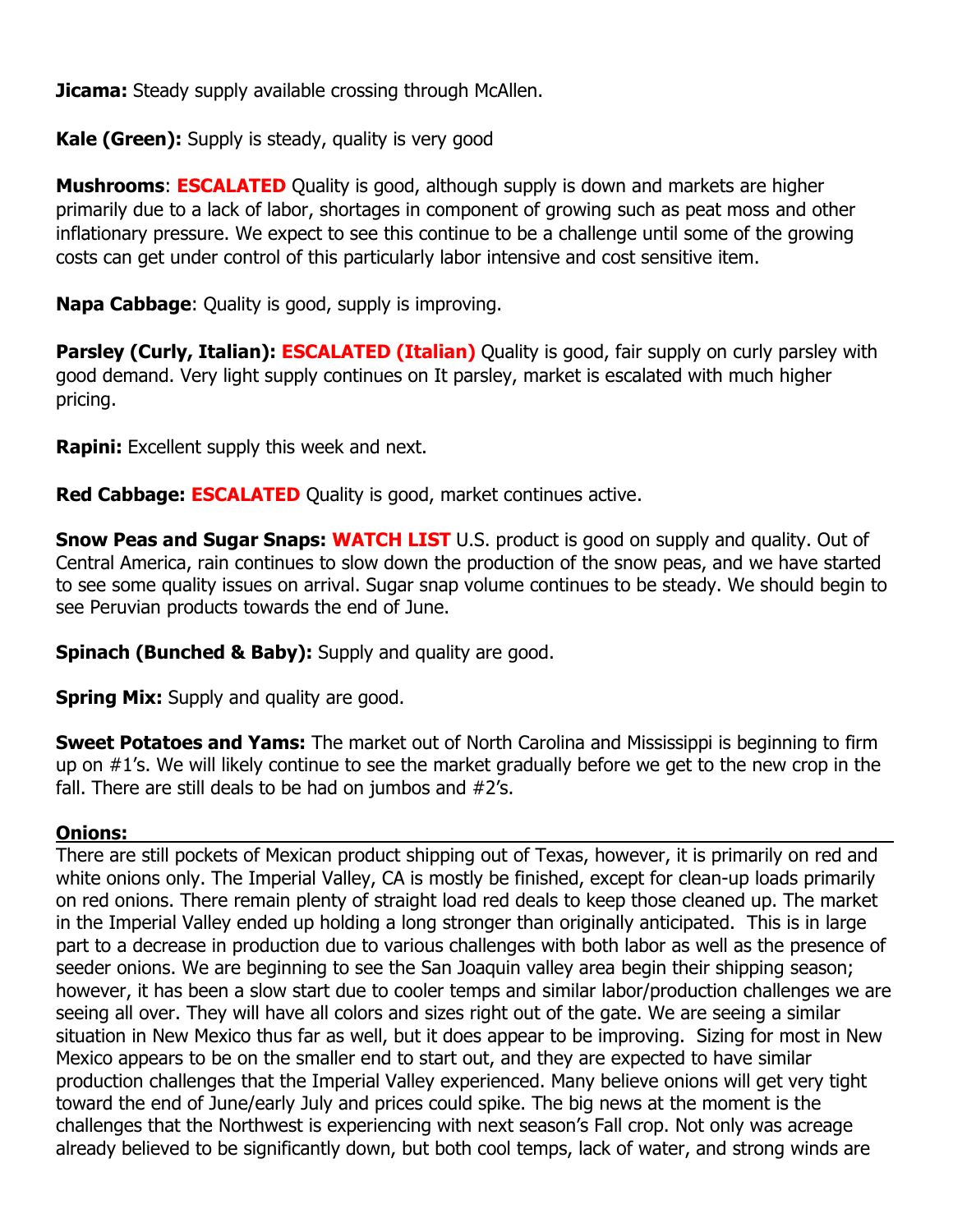not being kind to this crop in its early stages. While there is plenty of time to go still, there is a lot of concern for how healthy this crop will become The Fall. Freight remains relatively flat from last week to the current week. We are still anticipating there will be spikes related to both fuel increases, and the usual summer holiday interruptions.

# **Potatoes:**

The potato market continues to further tighten on all sizes and grades. The tightest range of size appears to be on 60/70/80 count potatoes. We are beginning to see the market begin to move up again because of this. This is a trend we can likely expect to see until new crop in the Fall. Now that growers are winding down on their last remaining Norkotahs, production is expected to drop off significantly when we are exclusively shipping Burbanks. While Idaho has not had a true shipping gap between old crop and new crop in about ten years, many believe there may be one this season. If that does take place, the industry may have no choice but to supplement their needs during July/August with other growing regions. The big news at the moment is the challenges that the Northwest is experiencing with next season's Fall crop. Not only was acreage already believed to be significantly down, but water concerns, fuel, and a significant increase in overhead have growers pretty cautious. We generally begin to see contract RFPs come out around this time for next season's crop. This particular year, growers are very apprehensive to put anything out that does not come with an increase and/or some type of escalation clause or language. Freight remains relatively flat from last week to the current week. We are still anticipating there will be spikes related to both fuel increases, and the usual summer holiday interruptions.

# **TOMATOES**

#### **East Coast**

- **Round and Roma Tomatoes:** Florida is mostly done for the season, and we have transitioned to South Georgia and South Carolina. Volume is improving daily and should have good supply over the next 3-4 weeks. Mountain tomatoes (Arkansas, Tennessee) are about 4 -5 weeks out.
- **Grape and Cherry Tomatoes:** Excellent supply and quality available.
- **Organic Tomatoes:** Supply will remain limited this week.

## **Mexico**

- **Round and Roma Tomatoes:** We are seeing better volume and quality has improved considerably as we continue to transition to spring crops begin out of Baja, Sonora, and Jalisco. We should see volume and quality continue to improve.
- **Grape Tomatoes and Cherry Tomatoes:** Strong volume and quality available out of Central Mexico.
- **Medley Grape Tomatoes:** Strong numbers continue out of all regions and quality is outstanding.
- **Tomato on the Vine:** Excellent quality and supply available.

#### **APPLES & PEARS**

**Apples:** West coast new crop apples are being packed; however small sizes remain tight. East coast apples are available as well. Market price remains firm on small fruit as local schools take most of the volume.